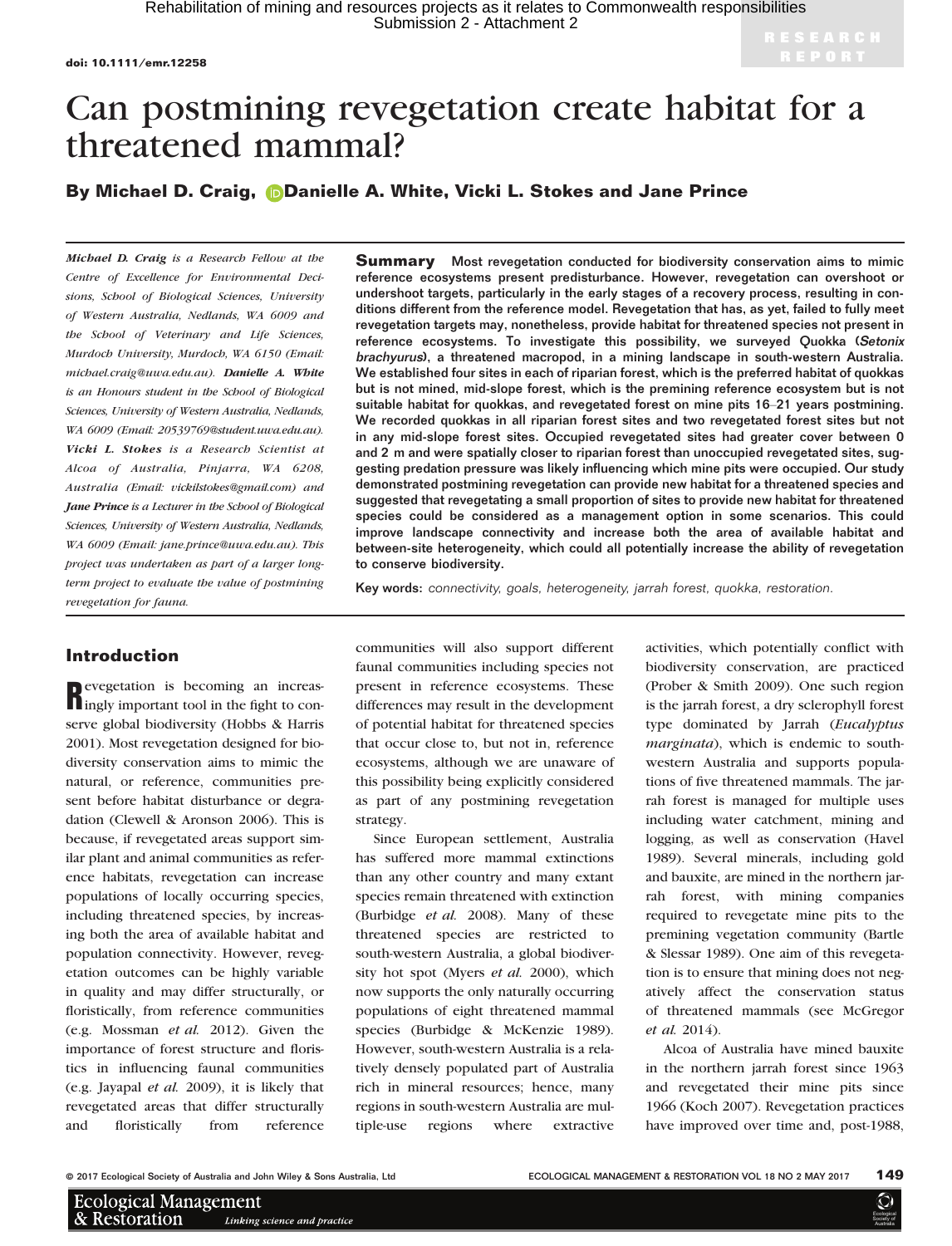mine pits have been revegetated with a mixture of local overstorey and understorey plant species (Grant & Koch 2007). However, many mine pits revegetated between 1988 and 2000 have very high densities of canopy eucalypts and an overabundance of tall legumes (Grant 2006). This leads to these pits having dense over- and understories (Grant 2006) that, structurally, more resembles vegetation found along streams and around swamps than the open jarrah forest typical of upland mid-slopes and ridgetops (Havel 1975). Given this different vegetation structure in revegetated mine pits, there is the potential for mine pits to provide habitat for faunal species that do not naturally occur in mid-slope jarrah forest, such as White-breasted Robins (Eopsaltria georgiana) (Craig et al. 2015). There are previous examples of rock-inhabiting mammals colonising artificial rock piles (Schulz et al. 2012), but we are unaware of any examples of mammals colonising revegetation in areas where they do not occur naturally (but see Nichols & Nichols 2003).

The Quokka (Setonix brachyurus) is a small (average male body weight is 3.6 kg, while average female body weight is 2.9 kg) macropod endemic to southwestern Australia that has declined in range by >50% due to habitat fragmentation and predation by the introduced European Red Fox (Vulpes vulpes) (Hayward et al. 2005a,b; see Appendix S1) and is considered vulnerable under the EPBC Act (Department of Environment and Conservation 2013). In the northern jarrah forest, it is almost entirely restricted to riparian forests where the understorey is dominated by Swamp Peppermint (Taxandria linearifolia), the most important food species (although it feeds on 29 understorey species), and it spends the day resting within these riparian forests. Quokkas are typically absent from the open mid-slope and ridgetop forest where mining takes place (Hayward et al. 2005b). However, sightings from extensively mined areas led us to suspect that some revegetated mine pits, whose vegetation structure closely resembles riparian forests, might be occupied by quokkas. To determine whether revegetated mine pits

were occupied by quokkas, we assessed the presence of quokkas in 12 sites in unmined riparian and mid-slope jarrah forest and revegetated sites and asked the following questions: (i) Are revegetated sites occupied by quokkas? (ii) If revegetated sites are occupied, what factors influence occupation? and (iii) If revegetated sites are occupied, what are the implications for the management of revegetated sites?

# Methods

#### Study site

This study was conducted on Alcoa of Australia's Huntly minesite  $(32^{\circ} \quad 34^{\prime}\text{S})$  $116^{\circ}$  06'E) in the northern jarrah forest, approximately 10 km N of Dwellingup. Huntly minesite has a Mediterranean climate, with hot dry summers and warm wet winters and rainfall at Dwellingup averages 1236 mm/year with >75% falling between May and September. The minesite consists of an undulating laterised landscape with numerous riparian valleys, where the laterite has been eroded by rivers and streams (Churchward & Dimmock 1989), which support dense forest, and lateritic mid-slopes and ridgetops that support an open forest. Following mining,  $~10\%$  of the landscape has been revegetated (Triska et al. 2016) with mid-slopes and ridgetops consisting of a mosaic of unmined forest and revegetated mine pits, while riparian areas remain unmined (Koch 2007). Revegetation practices involve re-seeding Jarrah and Marri (C. calophylla) and 76–111 local understorey species (Koch 2007). Understories (between 0 and 2 m) in riparian forests are dense and dominated by Swamp Teatree (Pericalymma ellipticum), Swamp Peppermint (T. linearifolia) and Lepidosperma angustatum. Understories in mid-slope and ridgetop forests are variable but typically open and include over 100 species of which Water Bush (Bossiaea aquifolium), Yellow Buttercups (Hibbertia hypericoides), Free Flowering Lasiopetalum (Lasiopetalum floribundum) and Zamia (Macrozamia riedleii) are often common. Understories in revegetated mine pits are often dense and dominated by Water Bush (Bossiaea aquifolium),

Prickly Moses (A. pulchella), Holly-leaved Mirbelia (Mirbelia dilitata), Winged Wattle (Acacia alata), Glowing Wattle (A. celastrifolia) and Wonnich (Callistachys lanceolata). For more details of the study area and revegetation methods, see Appendix S2.

# Experimental design, quokka and vegetation sampling

To assess which habitats quokkas occupied, we sampled for quokkas in three different forest types: swamps and streamzones (hereafter 'riparian forest'), unmined mid-slope forest (hereafter 'mid-slope forest') and revegetated mine pits (hereafter 'revegetated forest'). We sampled four sites of each forest type, giving a total of 12 sites, with one site of each forest type located in each of four blocks (Fig. 1; Table S1). Distances between sites within each block averaged  $267 \pm 47$  m, whereas distances between blocks averaged  $5020 \pm 347$  m. As quokka home ranges average 5.42 ha (Hayward et al. 2004), quokkas may have moved between sites within blocks but not between blocks, especially considering the two revegetated sites where quokkas were recorded (see Results) were 4203 m apart. Of the four revegetated forest sites, three were revegetated in 1991 (i.e. 21 years old) and one in 1996 (i.e. 16 years old).

At each of the 12 sites, we sampled for quokkas using a single motion-sensitive camera left active for 21 nights between 14 August and 4 September 2012. As a six-week pilot study showed no detections with unbaited cameras, even in riparian forest where scats and tracks showed quokkas were present, we baited cameras, a method shown to be effective for detecting quokkas (Dundas et al. 2014), by scattering apples and universal bait (oats, honey and peanut butter) in front of the cameras. Bait was replaced daily as required but was not replaced after the 14th night to collect data for another study examining sampling techniques (D. A. White, unpubl. data). We used nine Reconyx Hyperfire HC500 and three Bushnell Trophy motion-sensitive cameras, with different models randomly distributed between blocks and forest types.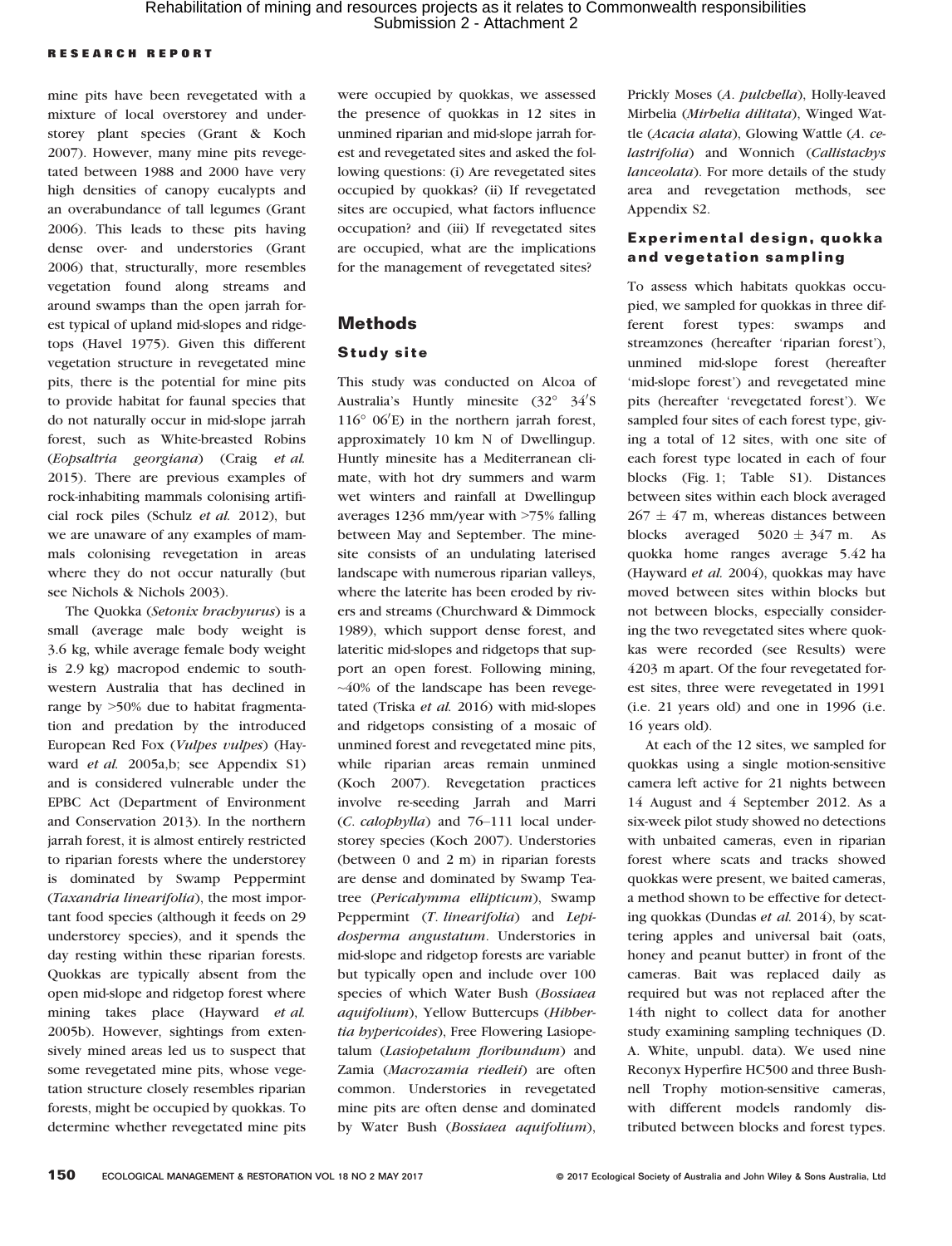

**Figure 1.** Location of motion-sensitive cameras in each of the three forest types within the Huntly landscape. Also shown is the landscape context of riparian (streams), mid-slope (unmined) and revegetated (restoration) forest.

Cameras were strapped around tree trunks at  $\sim 0.3$  m in height and angled slightly below horizontal. They were set to take, when triggered, three consecutive photographs with a 12-second delay between photographs and a 60-second delay between triggers. All riparian forest cameras were placed in the middle of streamzones, while mid-slope and revegetated forest cameras were placed ≥70 m from other forest types to minimise the probability of attracting quokkas from these areas. We obtained a measure of relative activity of quokkas at each site by summing the number of nights when quokkas were detected.

To identify which forest structural variables were related to quokka activity, we estimated structural variables on one  $25 \times 12$  m plot centred on the camera at each site. Plots were rectangular to fit entirely within streamzone vegetation at riparian forest sites. Within these plots, vegetation cover between 0 to 1, 1 to 2 and >2 m and litter and fine woody debris (FWD: woody debris <20 cm average diameter) cover were visually estimated to the nearest 5% on 12 1  $\times$  1 m quadrats located 4 m apart on three transects that ran through the camera location and 12.5 m on either side. We also counted the number of pieces of coarse woody debris (CWD: woody debris >20 cm average diameter) in each quadrat. We used ArcMap 9.3.1 (ESRI, Redlands, CA, USA) to obtain four landscape variables: area of riparian and revegetated forest within 100 and 250 m of each camera location. These distances were chosen to match the area of quokka core and total home ranges, respectively (Hayward et al. 2004).

# Statistical analyses

To analyse how quokka activity varied between forest types, we used a Kruskal– Wallis test using the number of nights (out of 21) a quokka was recorded at each site as the dependent variable and forest type as the predictor variable. We tested, post hoc, which treatments differed significantly using Mann–Whitney U-tests. As this method did not account for differences in detectability between forest types, we also analysed the data using occupancy models that accounted for detectability (see Appendix S3). However, as the results were essentially identical to our Kruskal–Wallis analyses, we present only the former for ease of interpretation and, because where data are sparse, ignoring nondetection can be better than accounting for it (Welsh et al. 2013).

#### **RESEARCH REPORT**

To determine whether overall vegetation structure differed between forest types, we first normalised all six structural variables (cover from 0–1, 1–2 and >2 m, litter cover, FWD and CWD; transforming the last three using  $ln(x + 1)$ , and used these normalised variables to create a between-site resemblance matrix using a Euclidean distance measure. We visually represented these differences using principle coordinates analysis and determined whether overall vegetation structure differed between forest types using permutational multivariate ANOVA (Anderson et al. 2008) with forest type as a fixed factor. We also determined whether individual structural variables differed between forest types using a one-way ANOVA, with forest type as the predictor variable, and determined which means were different using Scheffe's test (Day & Quinn 1989).

To explore which structural and landscape variables were most related to quokka activity, we used best subset modelling and ran two analyses with quokka activity as the dependent variable and either structural or landscape variables as predictor variables. We used generalised linear models with a negative binomial distribution and a log link function to model all possible subsets of predictor variables. We ranked all models using AIC values corrected for small sample sizes  $(AIC<sub>c</sub>)$ and calculated the weight  $(\omega_i)$  of each model, which is the probability that that model is the best model. We considered all models with a  $\triangle AIC_c$  of <2 from the best model to be plausible and considered all models with a  $\omega_i > 0.1$  to be well supported. We further explored relationships between habitat structure and quokka activity by summing model weights for all models containing each predictor variable. The predictor variable with the largest weight was considered the most important. We considered all variables with summed model weights  $>0.4$  to be well supported (Converse et al. 2006). To account for model overfitting, we also ran analyses on each variable separately, but these showed similar results to the best subset modelling analyses (see Appendix S4), so we did not present those data.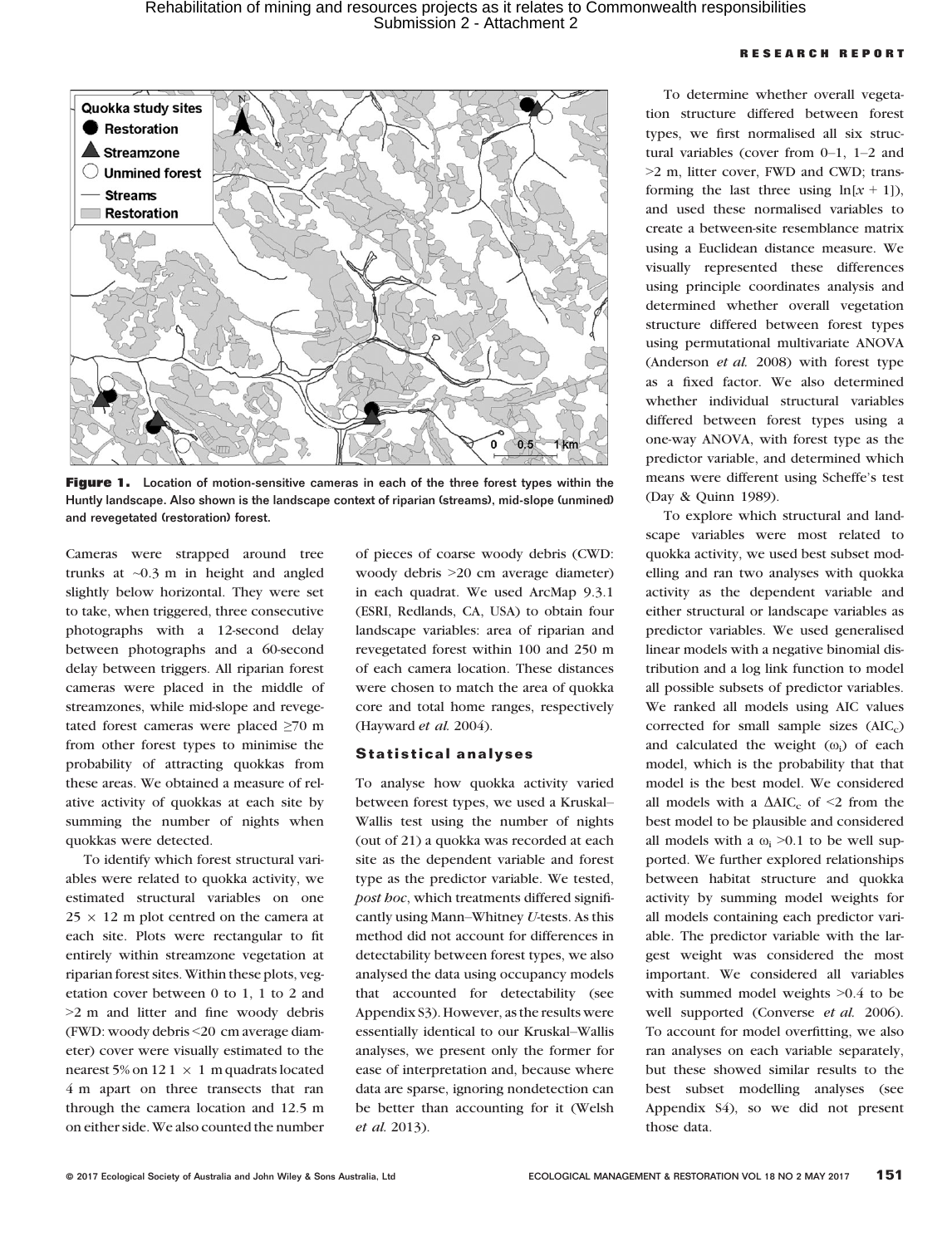**RESEARCH REPORT** 

# **Results**

We recorded quokkas at six sites, which were all four riparian forest sites and two revegetated forest sites. Variability in overall vegetation structure was similar between riparian, revegetated and midslope forest (Fig. 2), although some vegetation variables were more variable in some forest types than others (Fig. 3; Fig. S1).

Overall vegetation structure differed significantly between forest types (Fig. 2), with riparian forest differing significantly from both revegetated and mid-slope forest and the latter two not differing significantly from each other (Table S2). Neither cover >2 m, litter cover, FWD nor CWD differed significantly between forest types (Table S2; Fig. S1). Cover from 1 to 2 m differed significantly between forest types (Fig. 3) with riparian forest having greater cover than mid-slope forest, although differences from revegetated forest were marginally nonsignificant and there was no difference between mid-slope and revegetated forest (Table S2). Cover from 0 to 1 m also differed significantly between forest types (Fig. 3) being significantly higher in riparian forest than either mid-slope or revegetated forest, but not differing significantly between the latter two (Table S2).

Quokka activity differed significantly between forest types  $(\chi_2^2)$  $= 6.31,$  $P = 0.043$ : Fig. 3), with significantly more activity in riparian than mid-slope forest  $(P = 0.021)$  and activity in revegetated forest being intermediate  $(P = 0.186$  and 0.309 with riparian and mid-slope forest, respectively).

All well-supported habitat models for quokka activity included estimates of cover in the three strata (Table 1), although summed variable weights showed that cover from 1 to 2 m  $(\Sigma \omega_i = 0.60, P = 0.028)$  was the only well-supported variable. Cover >2 and from 0 to 1 m were not well supported  $(\Sigma \omega_i = 0.38, P = 0.108 \text{ and } \Sigma \omega_i = 0.36,$  $P = 0.076$ , respectively) and neither were the remaining variables (CWD:  $\Sigma \omega_i = 0.11$ ,  $P = 0.433$ ; FWD:  $\Sigma \omega_i = 0.07$ ,  $P = 0.945$ ; litter cover:  $\Sigma \omega_i = 0.07$ ,  $P = 0.946$ ). Revegetated forest sites where



**Figure 2.** Principle coordinates analysis (PCO) of overall vegetation structure in the 12 sampling sites showing streamzone vegetation (○), mid-slope forest (□) and revegetated forest (Δ). Sites where quokkas were recorded are shown with solid symbols, whereas sites where quokkas were not are shown as open symbols. PCO1 (x-axis) and PCO2 (y-axis) explained 33.9% and 24.6% of the variation, respectively.



**Figure 3.** Relative quokka activity and vegetation cover between 0–1 and 1–2 m in the three forest types. Letters above standard errors bars indicate significantly different means.

quokkas were recorded had less cover  $>2$  m (40.3  $\pm$  8.5 vs. 64.0  $\pm$  6.5%) and more cover between 0 to 1 and 1 to 2 m

 $(33.0 \pm 0.2 \text{ vs. } 24.2 \pm 6.1 \text{ and } 19.1 \pm 3.6$ vs.  $5.4 \pm 4.3\%$ , respectively) than those where quokkas were not recorded,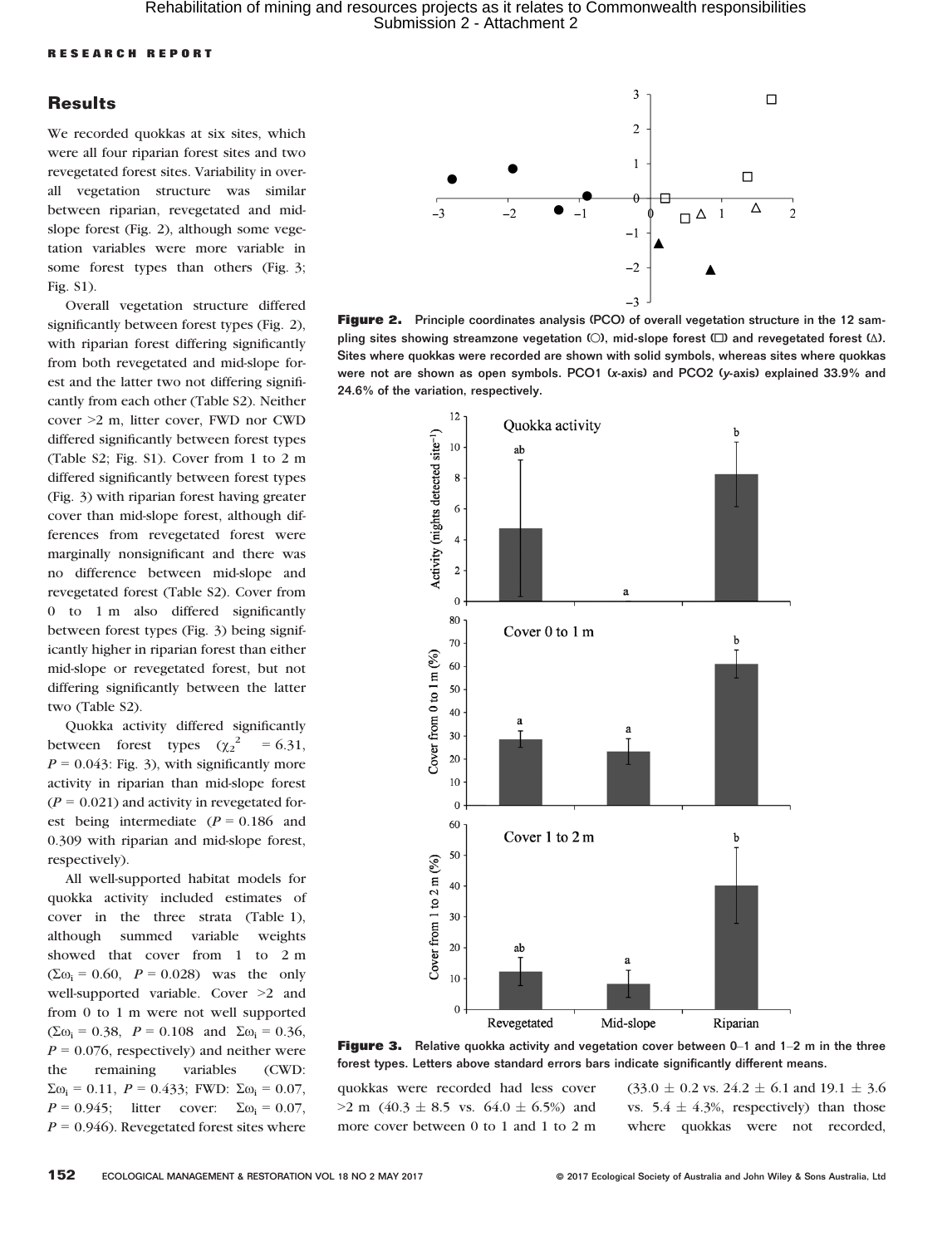**Table 1.** Results of best subset modelling showing the three well-supported habitat models and two well-supported landscape models that best explained quokka activity. The AIC, of each model, its weight  $(\omega_i)$  and the relationship with quokka activity (+ve or  $-\nu e$ ) are also shown

| <b>Predictor variable(s)</b>                        | AIC.  | $\triangle$ AIC. | $\omega_i$ |
|-----------------------------------------------------|-------|------------------|------------|
| Habitat                                             |       |                  |            |
| Cover $1-2$ m $(+ve)$                               | 38.34 | 0.00             | 0.23       |
| Cover 1–2 m $(+ve)$ + Cover >2 m $(-ve)$            | 38.98 | 0.64             | 0.17       |
| Cover $0-1$ m $(+ve)$                               | 39.32 | 0.98             | 0.14       |
| Landscape                                           |       |                  |            |
| Streamzone $\leq 100$ m (+ye)                       | 38.49 | 0.00             | 0.40       |
| Streamzone <100 m (+ve) + Revegetation <100 m (+ve) | 39.31 | 0.82             | 0.26       |

although differences were not statistically significantly  $(t_2 = 2.22, 1.44, 2.45)$  $P = 0.156, 0.287$  and 0.134, respectively), probably due to our small sample sizes.

Well-supported landscape models for quokka activity included area of riparian and revegetated forest within 100 m (Table 1), but only area of riparian forest within 100 m ( $\Sigma \omega_i = 0.90$ ,  $P = 0.049$ ) was a well-supported variable, with area of revegetated forest within 100  $(\Sigma \omega_i = 0.32, P = 0.599)$  and 250 m  $(\Sigma \omega_i = 0.16, P = 0.767)$  and area of riparian forest within 250 m ( $\Sigma \omega_i = 0.14$ ,  $P = 0.827$ ) not well supported. Camera locations in revegetated forest where quokkas were recorded were no closer to pit edges than those where they were not recorded  $(t_2 = -0.87, P = 0.496)$ , but pits where quokkas were recorded were significantly closer to riparian forest than pits where they were not  $(38.5 \pm 3.5 \text{ vs. } 72.0 \pm 2.0 \text{ m}: t_2 = 8.31,$  $P = 0.027$ .

# **Discussion**

Our study confirmed revegetated forest can provide new habitat for quokkas, as quokkas were present in two revegetated sites sampled yet absent from the midslope forest that was present in these areas premining. As far as we are aware, our study is the first to show the occupancy of revegetated forests by a threatened species that does not naturally occur in habitat cleared for mining. The presence of quokkas in all riparian forest sites, and their absence from all mid-slope forest sites, confirmed previously recorded patterns of habitat use in the northern jarrah forest. Previous studies have shown that quokka home ranges are located almost entirely in riparian forest with mid-slope forest rarely used and, even then, only immediately adjacent to riparian forest (Hayward et al. 2004, 2005b). Quokkas were recorded in one revegetated site on only a single night, suggesting that individual may have been dispersing or that the site was visited by an individual whose home range was located primarily in adjacent riparian forest. However, the other revegetated site where quokkas were present recorded quokkas on 18 nights, suggesting this site formed part of the home range of at least one quokka. It also suggests that some revegetated sites are, possibly, suitable habitat, although studies examining whether revegetation provides all the resources required by quokkas, plus long-term survivorship and demography, would be required to accurately assess habitat suitability. While we cannot exclude the possibility that the bait placed in front of our cameras attracted quokkas from riparian forest into unsuitable vegetation in revegetated forest, we consider it unlikely for four reasons. Firstly, if bait attracted quokkas into unsuitable habitat, then we would have expected to record quokkas in mid-slope forest, which is unsuitable habitat (Hayward et al. 2004, 2005b), but we did not. Secondly, the quokka recorded on the single night in one revegetated site was recorded five nights after the last bait replenishment and the quokka recorded frequently in the revegetated site was recorded three, four and seven nights after the last bait replenishment. As a pilot study demonstrated that negligible bait remained after 48 hours, probably due to rainfall, ants and other mammals, it was highly unlikely any bait remained to attract quokkas at

this time. Thirdly, one revegetated site recorded quokkas on more nights than any riparian forest site, yet these latter sites are known to be suitable habitat. It is extremely unlikely that bait would attract quokkas into unsuitable habitat more than it would attract them within suitable habitat, particularly given the intense predation pressure on quokkas (Hayward et al. 2004, 2005a,b). Lastly, there is a probable ecological mechanism explaining why some revegetated sites might provide suitable habitat for quokkas. Previous research has shown that quokkas prefer high vegetation cover close to ground level to protect them from predation (Hayward et al. 2005a,b). Revegetated sites where quokkas were recorded had greater cover below 2 m  $(19.1 \pm 3.6 \text{ and } 33.0 \pm 0.2\% \text{ between } 1)$ to 2 and 0 to 1 m, respectively) than sites where quokkas were not recorded  $(5.4 \pm 4.3 \text{ and } 24.2 \pm 6.1\% \text{ between } 1)$ to 2 and 0 to 1 m, respectively). These levels of cover below 2 m in revegetated sites where quokkas were recorded are greater than levels of cover in mid-slope forest, potentially affording quokkas the protection from predation they require. Taken in combination, these four lines of reasoning make it highly unlikely the bait attracted quokkas into revegetated forests that were unsuitable habitat. The most parsimonious explanation is that some revegetated sites provide, at least, suitable foraging habitat where cover is dense enough to greatly reduce predation risk. However, whether quokkas spend the day in revegetated forests, or retreat to riparian forests during the day, is unclear and, as stated previously, long-term studies would be required to more accurately assess the habitat suitability of revegetated forests both year round and interannually.

So what factors influenced utilisation of revegetated forests by quokkas? Our models suggested that cover in the three strata may influence habitat selection by quokkas. Although cover >2 m varied randomly between sites where quokkas were recorded and not recorded, all sites where quokkas were recorded had estimated cover  $(\pm 5\%)$  of  $>32.5\%$  between 0 to 1 m and >13% between 1 to 2 m, whereas all sites where quokkas were not recorded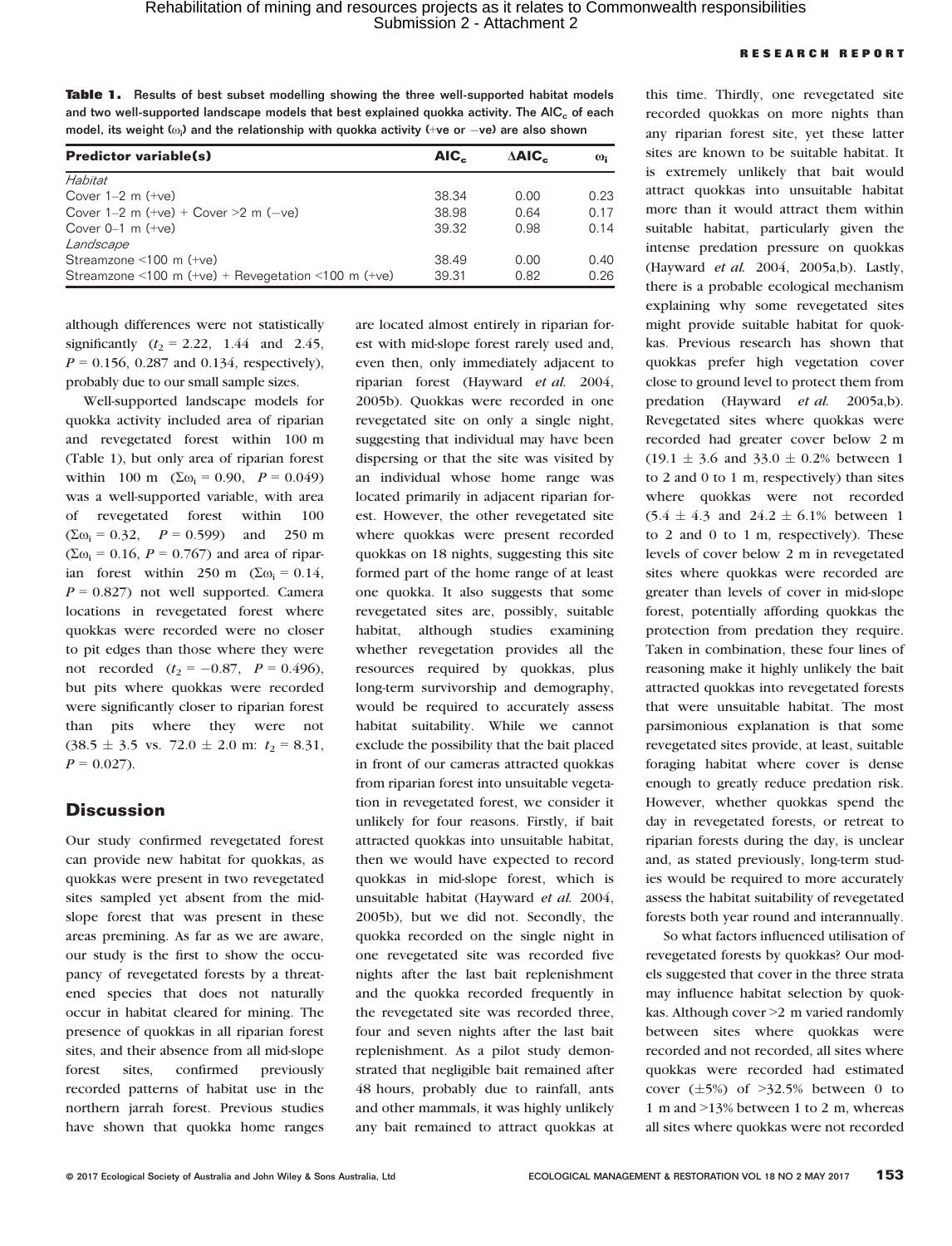## **RESEARCH REPORT**

had estimated cover levels below those values. Predation is a major influence determining quokka habitat use (Hayward et al. 2003, 2005b), and hence, it seems likely that sites with more cover below 2 m have sufficient cover to protect quokkas from predation. However, whether there is a threshold cover value below which habitat becomes unsuitable for quokkas and whether that value is around the values identified in this study would need to be determined by further research. Our models also suggested revegetated sites where quokkas were recorded were more likely to have more riparian and revegetated forest within 100 m. However, revegetated sites where quokkas were recorded did not consistently have greater areas of revegetated forest within 100 m than sites where they were not, but were significantly closer to riparian forest, suggesting the proximity of riparian forest may influence quokka occurrence in revegetated forests. The decline of quokkas on mainland southwestern Australia, and its preference for swamps and streamzones, is likely the result of predation pressure from red foxes (White 1952; Hayward et al. 2005b). Therefore, it is logical that quokkas likely suffer high predation pressure when dispersing through open mid-slope forest, as supported by Hayward et al. (2005a) recording all predated quokka from mid-slope forest. This study suggests revegetated forests are more likely to be occupied if they are <45 m (Table S1) from riparian forests. Overall, our results suggest that revegetated forests are most likely to provide suitable habitat for quokkas if they have high understorey cover and are close to swamps or riparian forest, probably because this reduces predation risk. While we cannot exclude other factors influencing quokka use of revegetated forests, it cannot be their presence in adjoining riparian areas because all riparian areas adjacent to the revegetation we studied contained quokkas. We also consider it unlikely to be due to a lack of food because Water Bush, the third most favoured food plant, was the most common understorey plant species in revegetation, while Holly-leaved Mirbelia, the second most favoured food plant

(Hayward 2005), was also common in revegetation (M.D. Craig, unpubl. data). Hence, we consider it likely that predation is the main factor influencing quokka use of revegetated forests.

#### Management options

Our study suggested that, in some revegetated sites, cover below 2 m was denser than in mid-slope forest and mimicked dense cover found in riparian forests creating habitat that enabled quokkas to evade predation. Normally, mid-slope forest grows over a bauxite-containing duricrust layer, which is lacking beneath swamps and riparian vegetation (Koch 2007), but mining removes the duricrust and effectively increases water availability for jarrah forest plants (Kew et al. 2007) leading to denser vegetation that resembles riparian forest. While we are not advocating that revegetation should always, or primarily, be targeted towards threatened species, revegetation can sometimes overshoot or undershoot targets, resulting in a structure that differs from the reference community. Our study suggests that managing a small proportion of these sites to provide habitat for threatened species can add value to revegetation outcomes that might not exactly match the sites' original revegetation goals, even if resulting habitats were different from reference habitats (see, e.g. Pethiyagoda & Manamendra-Arachchi 2012). This would also increase both between and within-site heterogeneity in revegetated sites, which is often reduced compared to reference ecosystems (Brooks et al. 2005). For example, our study suggested revegetated sites <45 m from riparian forest were most likely to be occupied by quokkas and, as <5% of revegetated mine pits are located this close to riparian forest, this small proportion of sites could be managed to provide habitat for quokkas and increase between-site heterogeneity. Further research should investigate the quality of habitat provided by revegetated forests for quokkas and whether these forests are habitat 'sinks' (Pulliam 1988). However, regardless of habitat quality in revegetated forests, the greatest benefit to the long-term population persistence of quokkas would be obtained by appropriately revegetating areas that increased connectivity between natural populations and helped restore metapopulation structure (Hayward et al. 2003).

# Conclusion

Our study demonstrated that postmining revegetation can inadvertently provide new and unexpected habitat for a threatened species. Under some scenarios, it may be important to provide habitat for threatened species, even on sites where the faunal species did not originally occur, and tailored revegetation could achieve this and, consequently, increase both between-site heterogeneity and biodiversity across the landscape (Bell *et al.*) 1997). Revegetation is becoming increasingly important in the fight to save global biodiversity. While this is typically best achieved by aiming to restore the reference ecosystem present predisturbance (Munro et al. 2007; Cristescu et al. 2012), considering the creation of additional habitats for threatened species as a management option could potentially increase the ability of revegetation to help conserve biodiversity.

# Acknowledgements

We thank Peter Speldewinde, Mike Griffiths and Phil Lewis who loaned motion sensing cameras, Rod McGregor and Joanna Burgar for field assistance and Maggie Triska for assistance with analyses. The project was funded by Alcoa of Australia and Australian Research Council Linkage Grant LP0882677 and carried out under University of Western Australia Animal Ethics permit RA/3/100/1133 and Department of Environment and Conservation Regulation 17 permit SF008476. The authors have no conflict of interest to declare.

## **References**

- Anderson M. J., Gorley R. N. and Clarke K. R. (2008) PERMANOVA+ for Primer. Primer-E, Plymouth.
- Bartle J. and Slessar G. C. (1989) Mining and rehabilitation. In: The Jarrah Forest: A Complex Mediterranean Ecosystem (eds B. Dell, J. J. Havel and N. Malajczuk),